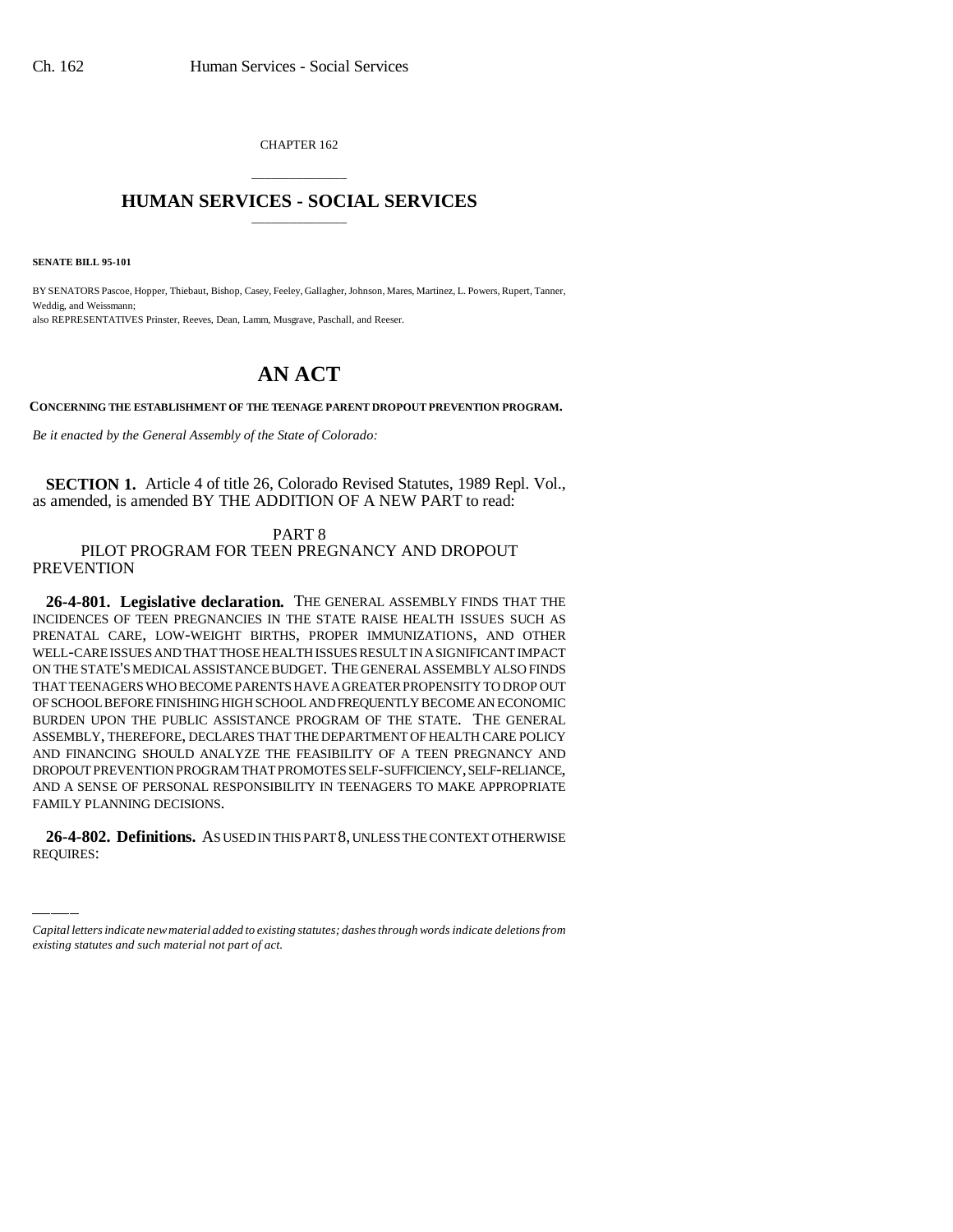(1) "AT-RISK TEENAGER" MEANS A PERSON UNDER NINETEEN YEARS OF AGE WHO RESIDES IN A NEIGHBORHOOD IN WHICH THERE IS A PREPONDERANCE OF POVERTY, UNEMPLOYMENT AND UNDEREMPLOYMENT, SUBSTANCE ABUSE, CRIME, SCHOOL DROPOUTS, A SIGNIFICANT PUBLIC ASSISTANCE POPULATION, TEEN PREGNANCIES AND TEEN PARENTS, OR OTHER CONDITIONS THAT PUT FAMILIES AT RISK.

(2) "DEPARTMENT" MEANS THE STATE DEPARTMENT OF HEALTH CARE POLICY AND FINANCING.

**26-4-803. Pilot program - teen pregnancy and dropout prevention.** (1) THE GENERAL ASSEMBLY AUTHORIZES THE DEPARTMENT TO IMPLEMENT A STATEWIDE PILOT PROGRAM FOR TEEN PREGNANCY AND DROPOUT PREVENTION TO SERVE TEENAGERS WHO ARE MEDICAID RECIPIENTS. THE DEPARTMENT SHALL DESIGN A PROGRAM BASED UPON COMMUNITY SUPPORT AND ASSISTANCE, PERCENTAGE OF BIRTHS IN THE COMMUNITY THAT HAVE BEEN FUNDED UNDER THE STATE MEDICAL ASSISTANCE PROGRAM, THE USE OF PROGRAM DESIGNS THAT INCLUDE ACCURATE METHODS FOR MEASURING THE EFFECTIVENESS OF THE PROGRAM, AND AVAILABILITY OF ADDITIONAL FEDERAL FUNDS AND LOCAL OR PRIVATE FUNDING. THE DEPARTMENT MAY SEEK ANY FEDERAL WAIVERS THAT MAY BE NECESSARY TO IMPLEMENT THIS PART<sub>8</sub>.

(2) (a) THE PURPOSE OF THE PROGRAM SHALL BE TO REDUCE THE INCIDENCES OF TEEN PREGNANCY AND SCHOOL DROPOUTS BY PROVIDING SUPPORT SERVICES TO AT-RISK TEENAGERS AND TO TEEN PARENTS.

(b) SUCH SERVICES MAY INCLUDE, BUT SHALL NOT BE LIMITED TO, THE FOLLOWING SERVICES OR COMBINATION OF SERVICES:

(I) INTENSIVE INDIVIDUAL OR GROUP COUNSELING, WHICH INCLUDES A COMPONENT ON DELAYED PARENTING;

(II) VOCATIONAL, HEALTH, AND EDUCATIONAL GUIDANCE;

(III) PUBLIC HEALTH SERVICES SUCH AS HOME VISITS OR VISITING NURSE SERVICES.

(c) IN ADDITION TO PROVIDING THE SERVICES DESCRIBED IN PARAGRAPH (b) OF THIS SUBSECTION (2), THE DEPARTMENT MAY DEVELOP INCENTIVES FOR TEEN PARENTS WHO RECEIVE PUBLIC ASSISTANCE TO BECOME SELF-SUFFICIENT AND DELAY FURTHER PARENTING CHOICES.

(3) THE TEEN PREGNANCY AND DROPOUT PREVENTION PROGRAM SHALL BE FINANCED WITH FEDERAL FUNDS, LOCAL CONTRIBUTIONS, AND ANY GRANTS OR DONATIONS FROM PRIVATE ENTITIES. NO GENERAL FUND MONEYS SHALL BE USED TO FINANCE THE PROGRAM.

**26-4-804. Report.** THE DEPARTMENT SHALL PROVIDE A REPORT TO THE GENERAL ASSEMBLY NO LATER THAN JULY 1, 1997, DEMONSTRATING THE EFFECTIVENESS OF THE PILOT PROGRAM.

**26-4-805. Repeal of part.** THIS PART 8 IS REPEALED, EFFECTIVE JULY 1, 2000.